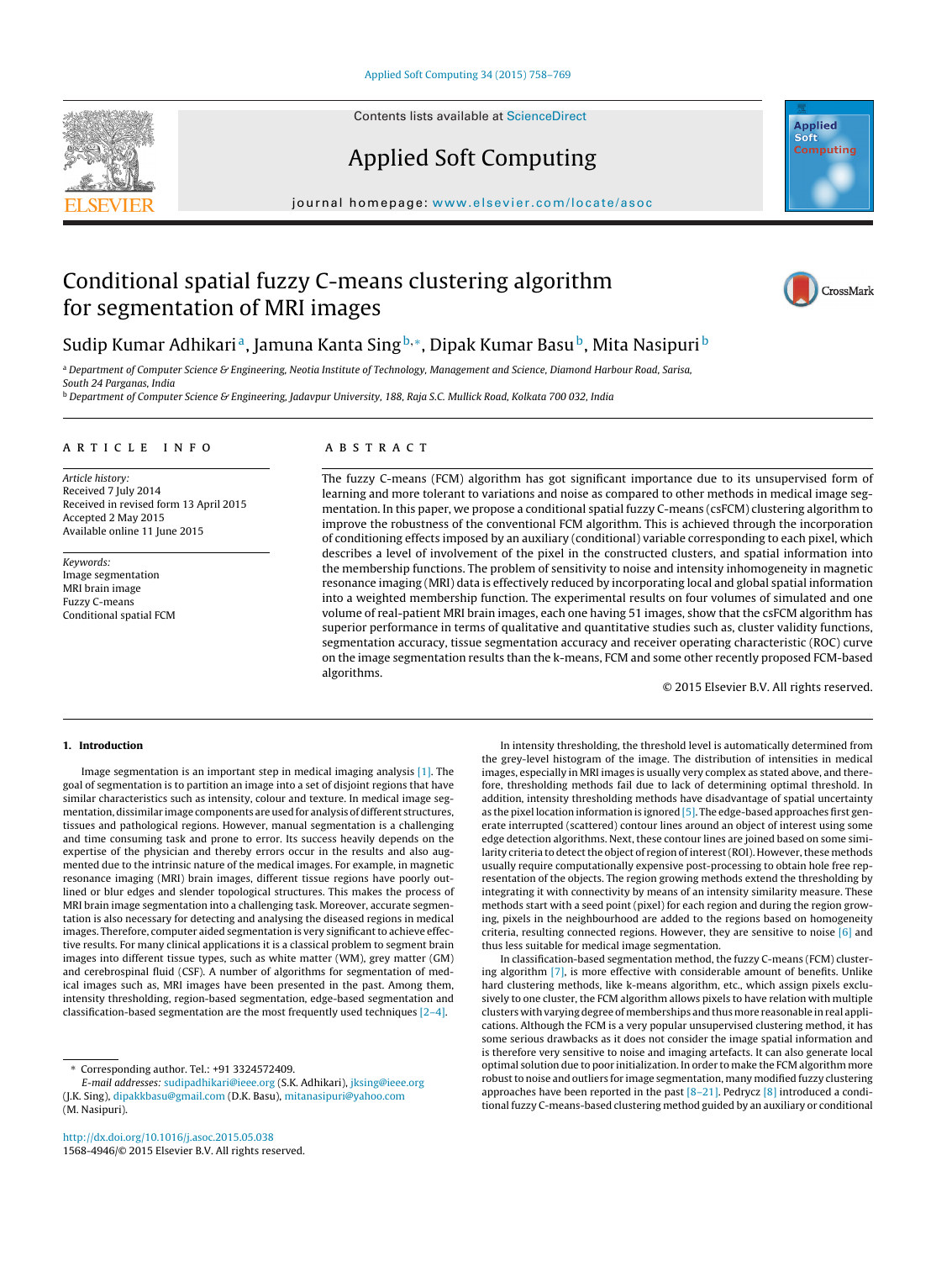variable. The method reveals a structure within a family of patterns by considering their vicinity in a feature space along with the similarity of the values assumed by a certain conditional variable. Mohamed et al. [\[10\]](#page--1-0) modified the FCM algorithm through the incorporation of the spatial information. They introduced the spatial information into the computation of similarity measure. The similarity measure is modified to drag a pixel closer to the cluster centre if it is in homogeneous region. The drawbacks of this algorithm are its sensitivity to the non-descriptive initial centres and its massively computational load. Ahmed et al. [\[11\]](#page--1-0) introduced the local grey level information by modifying the objective function with another similarity measure for bias field estimation and segmentation of MRI data. This method is also expensive in terms of computationaltime. Many researchers subsequently modified the objective functions and developed several robust FCM variants for image segmentation  $[12-19]$ . These algorithms were shown to have better performance than the standard FCM algorithm. However, some of these methods depend on a fixed spatial factor which needs to be adjusted according to the real applications. In order to overcome the problem of over-smoothed edges, causes due to use of larger spatial window, adaptive selection mechanisms of the spatial parameters have been proposed [\[20–22\].](#page--1-0) The performances of these methods are superior and are able to reduce partly the blurring effects, which arise due to use of filtering and larger spatial window. Another major contribution with spatial information into the FCM membership function was suggested by Chuang et al. [\[23\],](#page--1-0) known as sFCM algorithm. The spatial function is the summation of the membership function in the neighbourhood of each pixel under consideration. It represents the probability for a pixel to belong into a particular cluster. This spatial function is incorporated into a weighted membership function. The advantages of this method are; it yields regions more homogeneous than those of other methods and it removes the noisy spots and partly reduces the spurious blobs.

Recently, Qiu et al. [\[24\]](#page--1-0) suggested a novel algorithm for fuzzy segmentation by introducing two fuzzifiers and a spatial constraint in the membership function. Benaichouche et al. [\[25\]](#page--1-0) presented another improvement of the FCM clustering algorithm using particle swarm optimization (PSO) initialization, Mahalanobis distance and post segmentation correction. The first step introduced PSO initialization to overcome the trapping of the solution in local minima, the second step was concerned with the integration of the spatial grey level information and the Mahalanobis distance and the final step refined the segmentation results by reallocating the potentially misclassified pixels. Kannan et al. [\[26\]](#page--1-0) introduced a class of robust non-Euclidean distance measure for the objective function to enhance the robustness of the original FCM clustering algorithm and to reduce noise and outliers. Liao et al. [\[27\]](#page--1-0) proposed a fast spatial constrained fuzzy kernel FCM (FKFCM) algorithm for MRI brain image segmentation. The FKFCM algorithm first transforms the pixel intensities into a higher dimensional space using a kernel trick and then performs classification on the transformed data. Selvathi et al. [\[28\]](#page--1-0) presented a modified version of spatial FCM algorithm for MRI image segmentation. This algorithm first uses wrapping-based curvelet transform to remove any noise in the image and then uses a spatial FCM algorithm to classify the pixels. Adhikari et al. [\[29\]](#page--1-0) presented a method for MRI brain image segmentation by incorporating intensity inhomogeneity (IIH) and spatial information by using probabilistic FCM algorithm. The method works in two steps. First, it estimates the intensity inhomogeneity by fusing Gaussian surfaces and subsequently generates the IIH-corrected image. In the second step, it classifies the pixels of IIH-corrected image by a probabilistic FCM algorithm.

Most of the methods discussed so far suffer heavily due to presence of noise and another additional multiplicative noise factor called intensity inhomogeneity (IIH) or bias field in the MRI medical images. The IIH usually refers to the slow, nonanatomic intensity variations of the same tissue over the image domain and causes due to imperfection of the image acquisition devices, eddy current, poor magnetic field and patient movement, etc.

In this paper, we propose a conditional and spatial fuzzy C-means (csFCM) clustering algorithm that can effectively segment MRI brain images with the presence of noise and intensity inhomogeneity. Consequently, we have incorporated local spatial interaction among adjacent pixels in the fuzzy membership function in such a way that if the neighbouring pixels share similar characteristics, the centre pixel should have higher probability of grouping to the same cluster as of the neighbouring pixels. We have also introduced conditioning aspect into the clustering mechanism. The algorithm takes into consideration the conditioning variable associated with each pixel, which describes the level of involvement for construction of membership functions and different clusters. This is realized by introducing a weighted membership function.

The remaining part of the paper is organized as follows: Section 2 states the FCM algorithm, the proposed csFCM algorithm is explained in detail in Section 3. Section [4](#page--1-0) illustrates the results and discussion of the algorithm with qualitative and quantitative evaluations on MRI data. Finally, a summary and some concluding remarks are given in Section [5.](#page--1-0)

#### **2. The fuzzy C-means (FCM) algorithm**

The fuzzy C-means (FCM) algorithm is a fuzzy clustering method based on the minimization of a quadratic criterion where clusters are represented by their respective centres. The FCM algorithm was proposed by Dunn in 1973 and improved by Bezdek [\[7\]](#page--1-0) in 1981. For a set of N data patterns  $X = \{x_1, x_2, \ldots, x_N\}$  the algorithm allows to partition the data space, by calculating the centres of classes *v* and the membership matrix **U**, and by minimizing an objective function  $J_{fcm}$  with respect to these centres and membership degrees as follows:

$$
J_{fcm} = \sum_{i=1}^{C} \sum_{k=1}^{N} \mu_{ik}^{m} ||x_{k} - v_{i}||^{2}
$$
 (1)

where  $N$  is the number of patterns,  $C$  is the number of clusters,  $m$ is any real number (>1), which controls the fuzziness of the resulting partition, and  $m=2$  is used in this study,  $\mu_{ik}$  is the degree of fuzzy membership of pixel  $x_k$  in the *i*th cluster, and  $|| \cdot ||$  is any norm expressing the similarity measure.

Typically, the Euclidean distance measure is usually used. The objective function is minimized when the large membership values are assigned to input patterns that are close to their nearest cluster centres and low membership values are assigned when they are far from the cluster centres.

Minimizing the objective function (1) with the following constraint

$$
\sum_{i=1}^{C} \mu_{ik} = 1, \text{ we have --}
$$
  

$$
\frac{\partial J_{fcm}}{\partial \mu_{ik}} = 0, \text{ and } \frac{\partial J_{fcm}}{\partial \nu_{i}} = 0
$$
 (2)

These lead to the following iterative solutions:

$$
\mu_{ik} = \frac{1}{\left\|x_k - v_i\right\|^{\frac{2}{m-1}} / \sum_{c=1}^{C} \left\|x_k - v_c\right\|^{\frac{2}{m-1}}}
$$
(3)

and

$$
v_{i} = \frac{\sum_{k=1}^{N} \mu_{ik}^{m} x_{k}}{\sum_{k=1}^{N} \mu_{ik}^{m}}
$$
(4)

#### **Algorithm 1.** FCM

**Input**: set values for the number of clusters  $C$ , the degree of fuzziness  $m = 2$  and the error  $\varepsilon$ .

1. Initialize randomly the centres of clusters  $\mathbf{v}_i^{(0)}$ 

$$
2.j=0
$$

3. **Repeat**  $a. j = j + 1$ 

b. Calculate the membership matrix  $U^{(j)}$  using the centres  $v_j^{(j-1)}$  as follows:

$$
\mu_{ik} = \frac{1}{\|x_k - v_i\|^{\frac{2}{m-1}} / \sum_{c=1}^1 \|x_k - v_c\|^{\frac{2}{m-1}}}
$$
  
c. Update the centres  $\mathbf{v}_i^{(j)}$  using  $\mathbf{U}^{(j)}$ :  $v_i = \frac{\sum_{k=1}^N \mu_{ik}^m x_k}{\sum_{k=1}^N \mu_{ik}^m}$ 

4. **Until** 
$$
\left\| \mathbf{v}_i^{(j)} - \mathbf{v}_i^{(j-1)} \right\| < \varepsilon
$$
  
5. **Return** the cluster centre  $v_i$  and the membership value  $\mu_{ik}$ ;  $i = 1, 2, ..., C$ ;  $k = 1, 2, ..., N$ .

#### **3. Conditional spatial fuzzy C-means (csFCM) clustering algorithm**

In the present study, the segmentation process is modelled as a classification problem of pixel intensities into different homogeneous regions. In MRI image, neighbouring pixels have strong correlation and usually dependant on each other. The FCM algorithm, where the correlation between the neighbouring pixels is not considered, fails to generate accurate clusters. Thus, we have incorporated local spatial interaction among adjacent pixels in the fuzzy membership function in such a way that if the neighbouring pixels share similar characteristics, the centre pixel should have higher